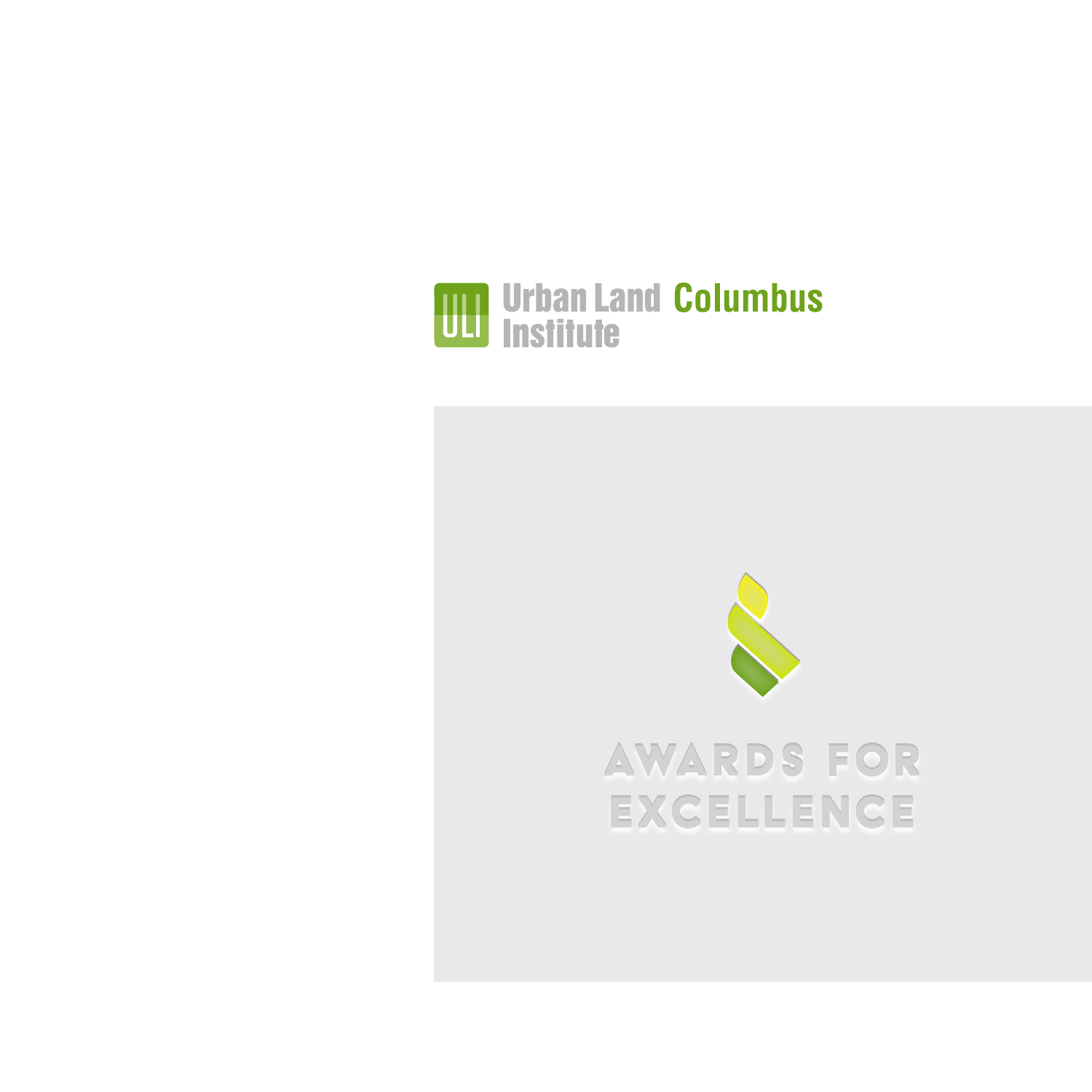## JOIN US FOR THE ULI COLUMBUS 2019 AWARDS FOR EXCELLENCE



John F. Wolfe was elected president of The Dispatch Printing Company in 1973. He served as the leader of *The Columbus Dispatch*, Dispatch Broadcast Group, and Wolfe Philanthropic organizations, among others, for over 40 years.

A humble man who cared deeply about his community, Wolfe devoted a significant amount of time and resources to support the development

John F. Wolfe, 1943*–*2016

of Columbus and organizations that improve the quality of life for all in the central Ohio region. His civic focus was unwavering, and he took great pride in helping and witnessing Columbus institutions achieve national distinction.

Wolfe is being recognized for his significant positive impact on our region and the many achievements throughout his lifetime that exemplify the ULI mission and principles of creating and sustaining thriving communities. His family will be accepting the award on his behalf.

In addition to the Visionary Award, ULI Columbus will recognize winners of the following distinct categories:

- •Excellence in Development*–*Large Scale
- •Excellence in Development*–*Small Scale
- •Community Impact

## WEDNESDAY, NOVEMBER 20, 2019 5:30 PM RECEPTION 6:15 - 8:30 PM PROGRAM AND DINNER

Columbus Museum of Art 480 East Broad Street Columbus, Ohio

Kindly RSVP by October 31, 2019, at columbus.uli.org/events. Individual tickets and table sponsorships are available; seating is limited. For more information, contact customerservice@uli.org.